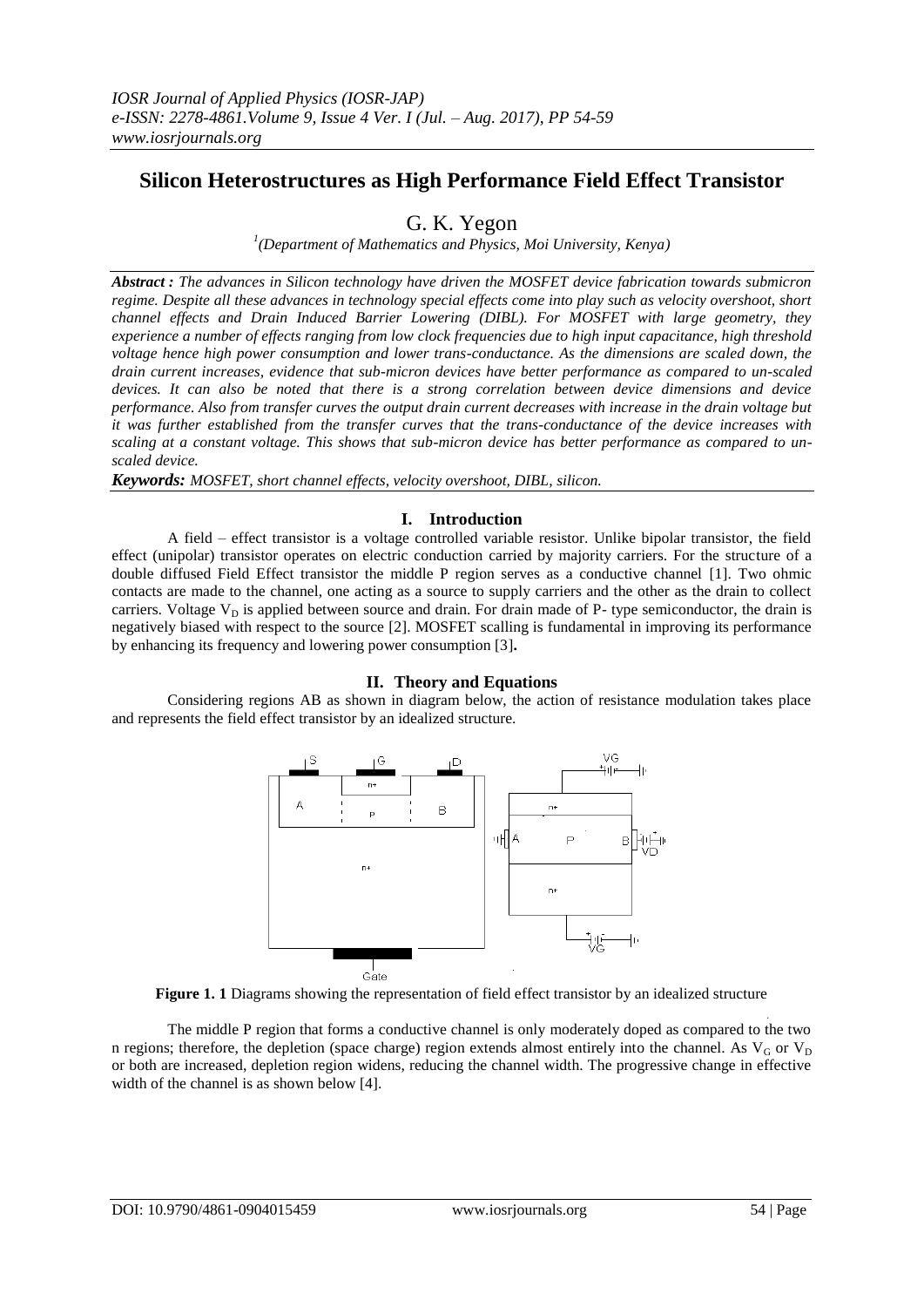

**Figure 1. 2** The progressive change in effective width of the channel with V<sub>G</sub>.

The diagrams of figure 2.2 show effect of the gate voltage  $V_G$  on the width of the conduction channel for  $V_{G1}$ ,  $V_{G2}$  and  $V_{G3}$  where  $V_{G1} < V_{G2} < V_{G3}$ . The conduction channel is bounded by the dashed lines. The channel is pinched off at the drain and the pinch-off point is moved toward the source end as  $V_G$  is progressively increased.

Assuming uniform doping concentration  $N_a$  in the P region, let  $-V(x)$  be voltage at a point X in the channel. The depletion depth h is given by [5]

$$
h(x) = \left(\frac{2}{eN_a}\right)^{\frac{1}{2}} \left[V_d + V_G + V(x)\right]^{\frac{1}{2}}
$$

 $V_d$  is the diffusion (or built in) voltage

1

 $V_G$  being positive and  $V_D$  being negative with respect to the source.

The width of conductive channel is  $2(a-h)$  and the hole concentration in P – region is N<sub>a</sub>. Thus current through the channel is  $I_D = e\mu_p N_a E_x Z [2a - 2h(x)]$  $\mathcal{D}_{\alpha}$ 

Where  $\dot{Z}$  is the lateral dimension of the transistor structure. Realizing that  $E_x = -\frac{u}{\lambda}[-V(x)]$ *dx*  $E_x = -\frac{d}{dx} \left[ -V(x) \right]$  then,

$$
\int_{-0}^{L} I_D dx = \int_{0}^{VD} 2e\mu_p N_a Z[a - h(x)]dV
$$

Substituting (1) into (3) then,

*x*

$$
\int_{x=0}^{L} I_D dx = \int_{0}^{V_D} \{2e\mu_p N_a Z[a - \left(\frac{2}{eN_a}\right)^{\frac{1}{2}} (V_d + V_G + V_D)^{\frac{1}{2}}\}dV
$$
\n
$$
I_D L = 2e\mu_p N_a Z \int_{0}^{V_D} \left\{a - \left(\frac{2}{eN_a}\right)^{\frac{1}{2}} \left[V_d + V_G + V_D\right]^{\frac{1}{2}}\right\}dV
$$
\n
$$
I_D = \frac{2e\mu_p N_a Z}{L} \int_{0}^{V_D} \left\{a - \left(\frac{2}{eN_a}\right)^{\frac{1}{2}} \left[V_d + V_G + V_D\right]^{\frac{1}{2}}\right\}dV
$$
\n
$$
= \frac{2e\mu_p N_a Za}{L} \left\{V_D - \left(\frac{2}{eN_a}\right)^{\frac{1}{2}} \cdot \frac{2}{3a} \left[(V_d + V_G + V_D)^{\frac{3}{2}} - (V_d + V_G)^{\frac{3}{2}}\right]\right\}
$$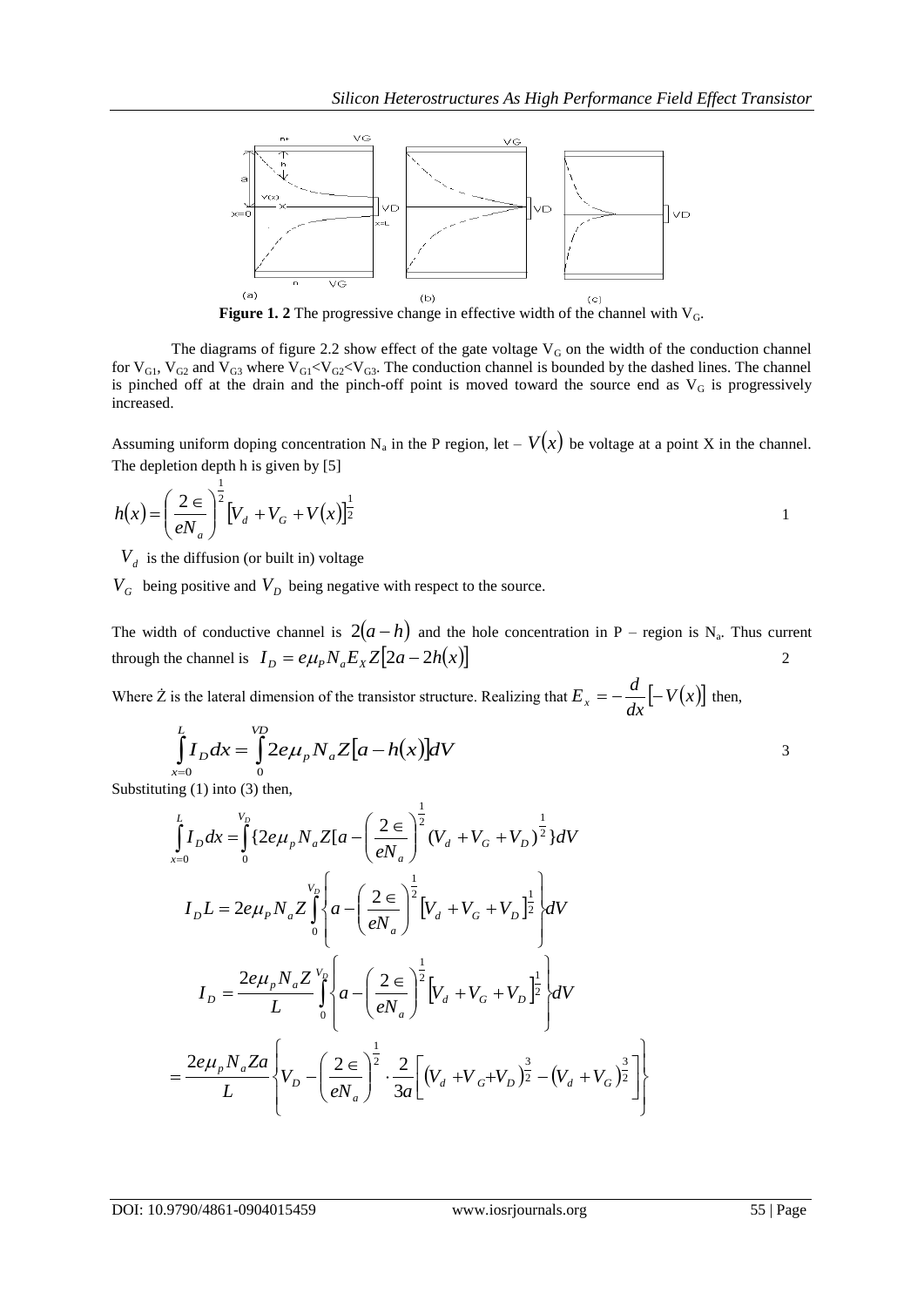$$
= G_m \left\{ V_D - \left( \frac{2 \epsilon}{e N_a} \right)^{\frac{1}{2}} \cdot \frac{2}{3a} \left[ \left( V_d + V_G + V_D \right)^{\frac{3}{2}} - \left( V_d + V_G \right)^{\frac{3}{2}} \right] \right\}
$$

where  $G_m = 2e\mu_P N_a a \frac{1}{L}$  $G_m = 2e\mu_p N_a a \frac{Z}{I}$ 

Equation (4) holds as long as  $h(x) < a$  for  $0 < x < L$  Pinch – off voltage  $V_p$  is defined such that when  $V_G = V_p$  at x = 0, the value of h (0) = a in equation (1), thus;

$$
h(x) = \left(\frac{2}{eN_a}\right)^{\frac{1}{2}} \left\|V_a + V_a + V_{(x)}\right\|^{\frac{1}{2}}
$$

When  $V_G = V_p$  at  $x = 0$ , the value of  $h(0) = a$ 

$$
a = \left(\frac{2}{eN_a}\right)^{\frac{1}{2}} \left[V_d + V_p + 0\right]^{\frac{1}{2}}
$$
  
\n
$$
a^2 = \frac{2}{eN_a} \left[V_d + V_p\right]
$$
  
\n
$$
e\frac{1}{2\epsilon}N_a a^2 - V_d = V_p
$$
  
\n
$$
V_p = V_p - V_d
$$
  
\n
$$
V_p = \frac{eN_a}{2\epsilon} a^2 - V_d = V_p - V_d
$$
  
\n
$$
5
$$

Figure 2.2 corresponds to pinch – off at the drain with  $V_G + V_D = V_p$ . In terms of  $V_p$ , equation (5) becomes

$$
V_p^{\dagger} + V_d = \frac{eN_a}{2 \epsilon} a^2
$$
 and substituting in equation (4)  

$$
I_D = G_m \left\{ V_D - \frac{2}{3(V_p^{\dagger} + V_d)^{\frac{1}{2}}} \left[ (V_d + V_G + V_D)^{\frac{3}{2}} - (V_d + V_G)^{\frac{3}{2}} \right] \right\}
$$

#### **Figure 1.2 shows**  $I_D - V_D$  **characteristics**

The numbers for  $I_D$ ,  $V_G$  and  $V_D$  shows their magnitudes in typical field – effect transistor.

For low V<sub>D,</sub> expansion of  $(V_d + V_G + V_D)^{\frac{3}{2}}$  term in (6) gives (Fariborz, 1993)

$$
I_{D} = G_{m} \left[ 1 - \left( \frac{V_{d} + V_{G}}{V_{d} + V_{p}} \right)^{\frac{1}{2}} \right] V_{D}
$$

In this region I<sub>D</sub> increases linearly with  $V_D$ . At  $V_D = V_P^{'} - V_G$ , the current  $I_D$  becomes saturated. Values of  $V_D$  and  $I_D$  at this point are denoted by  $V_{DS}$  and  $I_{DS}$ . Differentiating  $I_D$  with respect to  $V_D$ , it's found out that;

$$
g_D = \frac{\partial I_D}{\partial V_D} = G_m \left[ 1 - \left( \frac{V_d + V_G + V_D}{V_d + V^1_{p}} \right)^{\frac{1}{2}} \right]
$$
 8

But  $g_D$  becomes zero when  $V_D = V_P^{\prime} - V_G$  i.e. the current remains constant at  $V_{DS}$  for any incremental change in  $V_D$ . The quantity  $g_D$  is called drain conductance.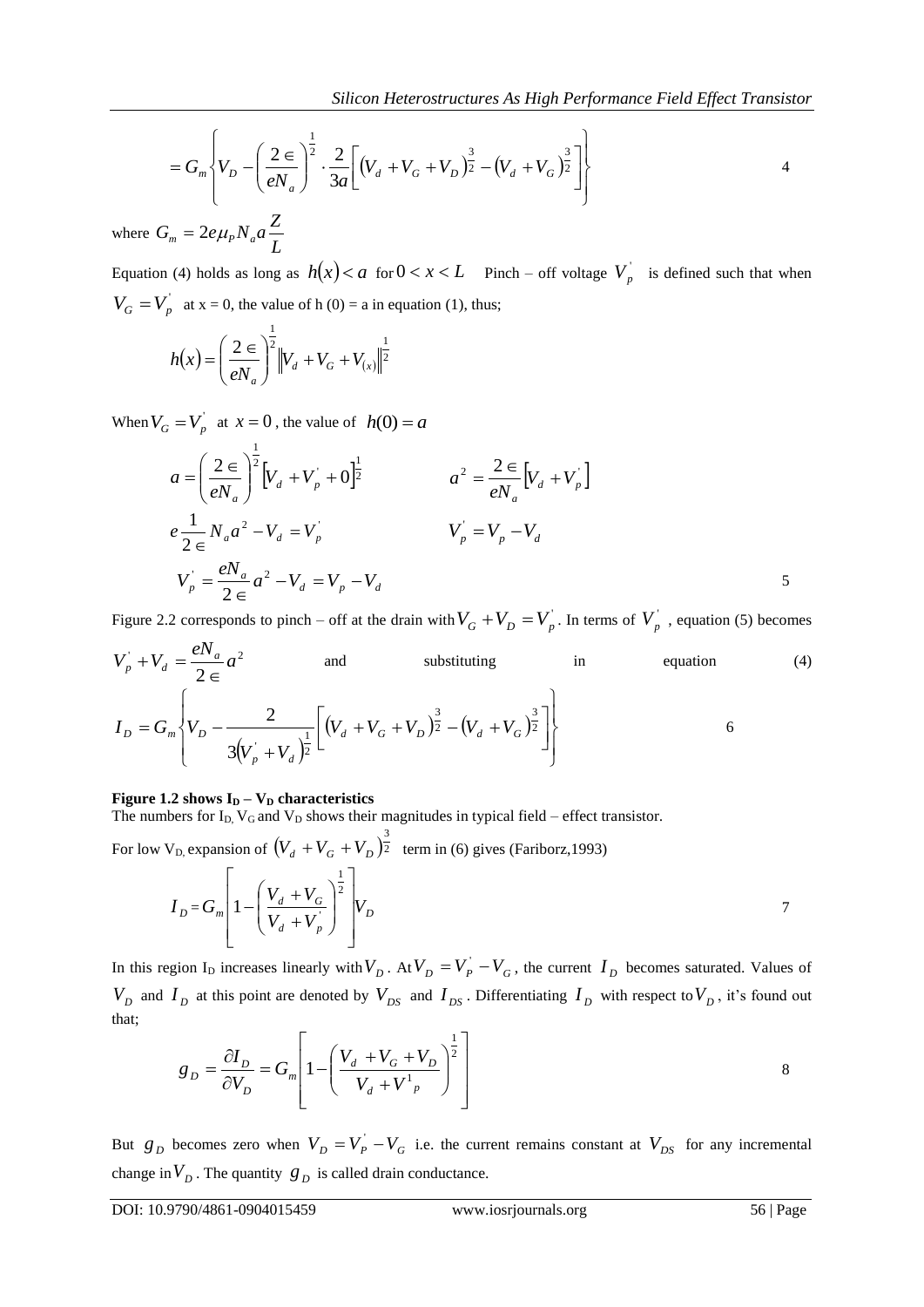The trans-conductance is further defined as

$$
g_m = \frac{\partial I_D}{\partial V_G} = \frac{-G_m}{(V_d + V_p)^{\frac{1}{2}}} \left[ (V_d + V_G + V_D)^{\frac{1}{2}} - (V_d + V_G)^{\frac{1}{2}} \right]
$$

In terms of  $g_p$  and  $g_m$ , the a.c. component of the drain is

$$
I_D = g_m V_G + g_D V_D \tag{10}
$$

Where  $V_G$  and  $V_D$  is a.c. gate and drain voltages.

#### **III. Modeling And Simulation**

This study was conducted through device simulation. It was concerned with investigating the effect of scaling MOSFET gate dimensions on the performance of the device. It is specifically intended to investigate the relationship between saturation drain current against saturation drain voltage at different scaling factors. Such issues are best investigated through simulation method. This method enables the researcher to manipulate the gate dimensions and study/observe the resulting effects. This simulation research design entails, inputting the parameters required, systematic manipulation of some characteristics and examination of the outcome. All simulations were done using MATHCAD software. NMOSFET with gate lengths 100Å, 65Å, 42.25Å, 27.27Å and 17.85 Å, gate widths 100Å and with oxide thickness of 2Å were studied. A gate length of 100 Å was chosen as a very large device and has been scaled by a factor of k,  $k^2$ ,  $k^3$ ,  $k^4$  where k=0.65. The results obtained were then used to plot the graphs using ORIGIN lab software at. The transfer curves were then obtained at different drain voltages of 1-5V.

Assuming doping concentration  $N_a$  in the P substrate region, the gate voltage  $(V_G)$ , drain voltage (V<sub>D</sub>), built in voltage (V<sub>d</sub>), gate length (L), gate width (Z), electron charge (e) and electron mobility ( $\mu_p$ ) then the following equations were used to simulate the results from equation below;

$$
I_{DS} = KV_{DS}^2 = K(V_G - V_T)^2
$$
Where  

$$
K = \frac{\epsilon \mu_n z}{2La}
$$

This gives the change in drain current  $I_{DS}$ , sat (saturation) with the drain voltage  $V_{DS, sat}$  at different scaling factors. Also equation below was used to plot graphs of drain current against gate voltage

$$
I_D = \frac{\epsilon \mu_n Z}{Ld} \Big[ (V_G - V_T) V_D - V_D^2 \Big]
$$

#### **IV. Figures And Discussions**

This chapter contains the results of all simulations done for drain current verses drain voltage. Figures 2.1 to 2.3 shows the graphs of drain current against drain voltage at different gate voltage and with different scaling factors.



**Figure 2.1** Graph of  $I_{DS}$ ,  $_{sat}$  –V<sub>DS, sat</sub> at saturation at different scaling factors (un-scaled, K=0.65, K<sup>2</sup>=0.4225,  $K^3$ =0.2746 and  $K^4$ =0.1785)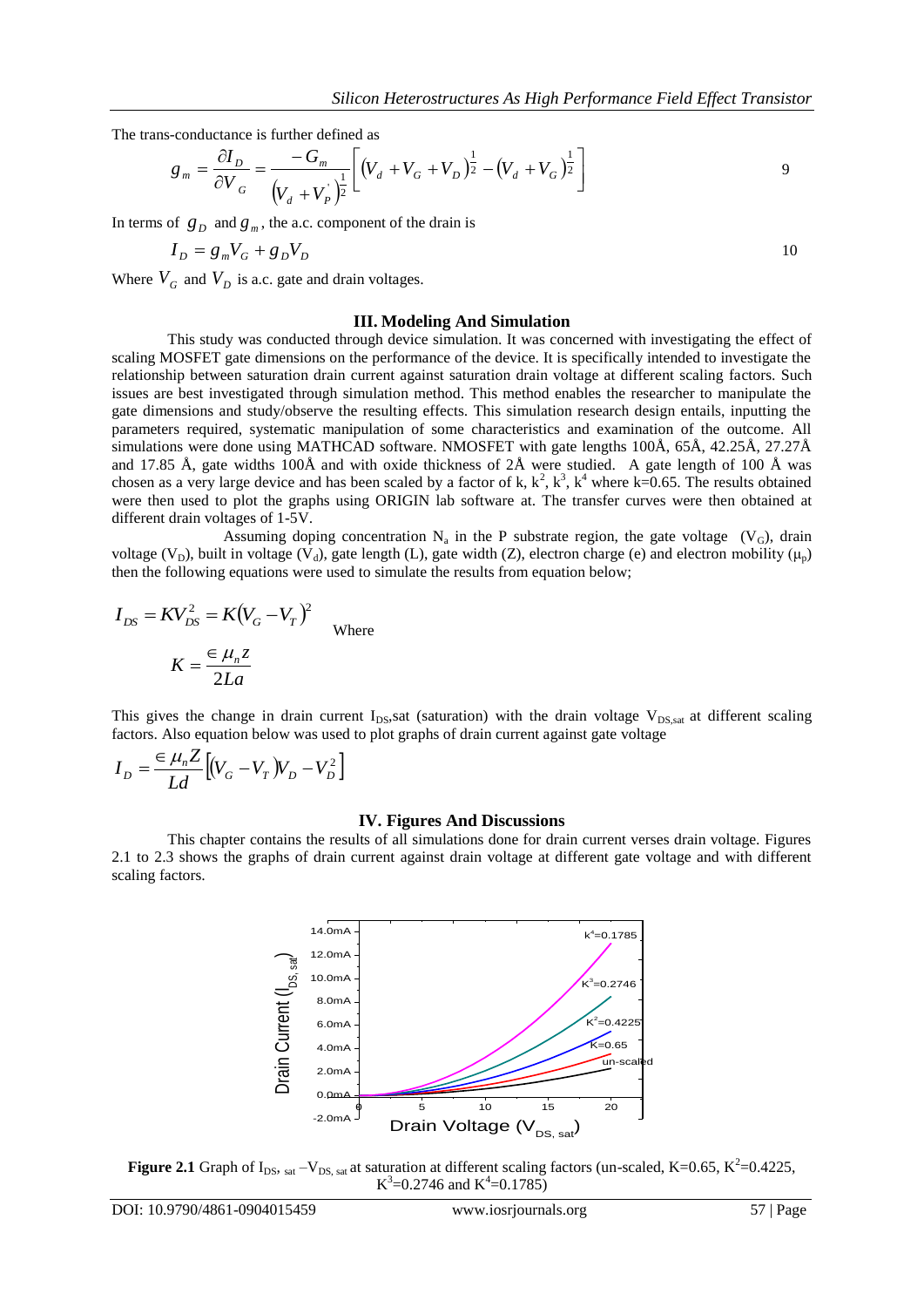Figure 2.1 shows a graph of saturation drain current against saturation drain voltage. It is observed that for unscaled device, the change in drain current against drain voltage is small. As the device is scaled down, the change in drain current against drain voltage increases.



**Figure 2.2** Graph of drain current against gate voltage (transfer curves) at  $V_D=1V$  and at different scaling factors (un-scaled, K=0.65, K<sup>2</sup>=0.4225, K<sup>3</sup>=0.2746 and K<sup>4</sup>=0.1785)

Figure 2.2 shows a graph of drain current against gate voltage at VD=1V and at different scaling factors. For un-scaled device at  $L=100 \text{ Å}$ ,  $Z=100 \text{ Å}$  the rate of change of drain current against gate voltage is small but increases with scaling. This is an increase in the trans-conductance of the device with scaling. It's also observed that there is a shift in the threshold voltage. The threshold voltage decreases with scaling.



**Figure 2.3** Graph of trans-conductance against drain voltage at different scaling factor

Figure 2.3 shows the graph of trans-conductance  $(g_m)$  against drain voltage (V<sub>D</sub>). It's observed that gm is directly proportional to the drain voltage. It's also worth noting that down-scaling the device increases the trans-conductance of the device. The figure above shows the  $g_m-V_D$  graph at various scaling factors as indicated. The smaller the device, the higher the trans-conductance.

### **V. Conclusion**

The MOSFET controls the drain current by controlling the population of charge carriers from the nchannel. When the gate is made more positive, it accumulates the majority carriers to a larger zone around the gate and this increases the current flow for a given value of VDS. Therefore, modulating the gate voltage modulates the current flow through the device [6]. This is evident in the characteristic curves for the device.